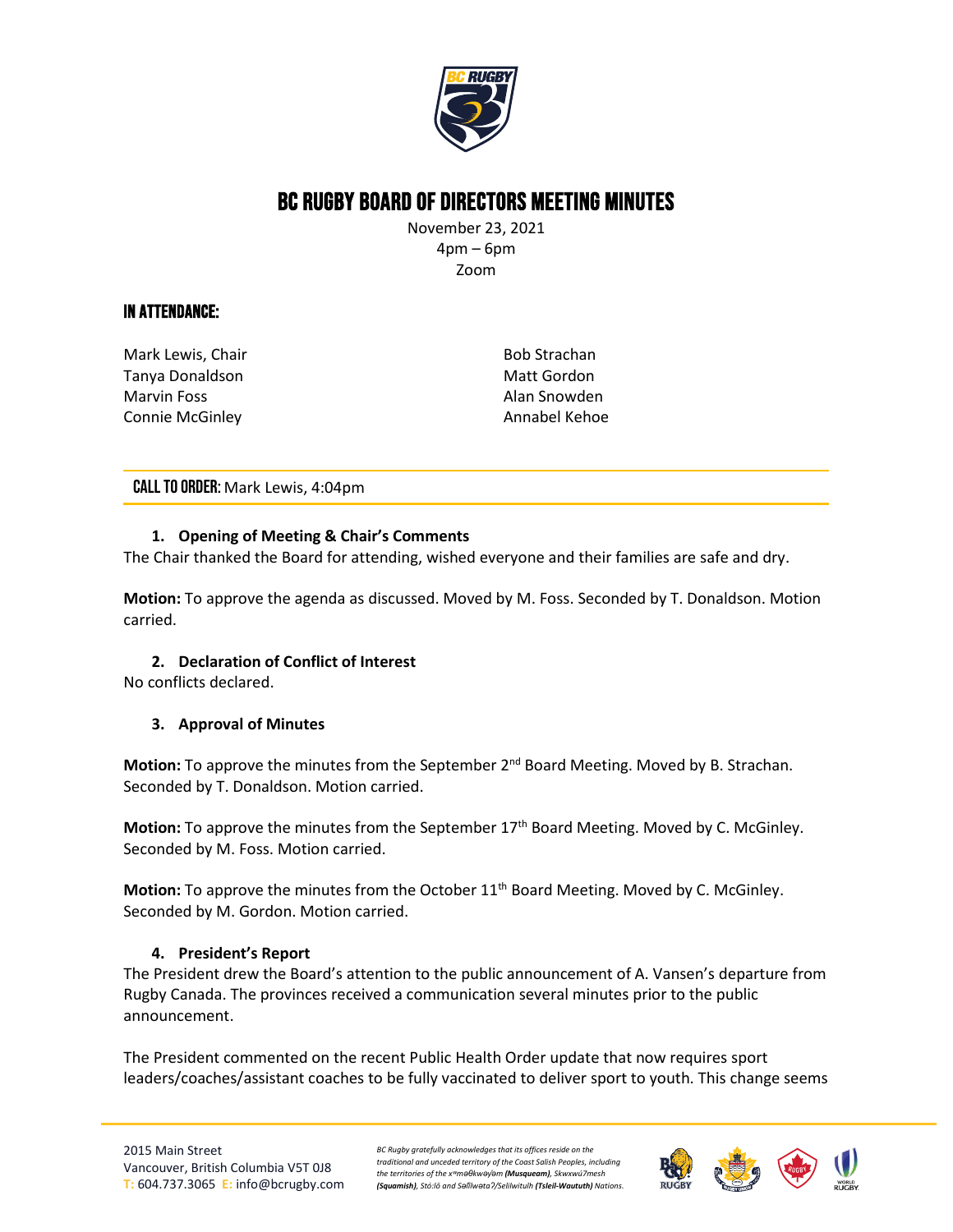

to have abated most of the negative communications coming to BC Rugby. However, the President did refer one individual to the Discipline Committee for a Code of Conduct complaint due to the nature of their communications to staff and members of the Board, both privately and via social media. The CEO, on behalf of the staff, thanked the President for taking this action.

# **5. Vice-President (Finance) Report**

The Finance Committee, having met on November  $9<sup>th</sup>$  and  $18<sup>th</sup>$ , have reviewed the quarterly financial report, received a Statutory Declaration from the CEO, and discussed and supported the CEO in how she's managing deferred revenue from new, unplanned funding in this current fiscal.

In the most recent meeting of the Finance Committee, the Committee received a report from the CEO on BC Rugby's current and historic revenue model and sources. The objective is to inform the Finance Committee to best support the expansion of revenue for BC Rugby as necessary.

Speaking to materials circulated in advance and presented, B. Strachan presented the Financial Report for the 2<sup>nd</sup> fiscal period. The Statement of Financial Position shows a very healthy cash position however, this represents monies deferred and unspent. The Committee did review the details of Accounts Receivable, as well as Accounts Payable which currently is a small balance and is current. In response to a question from the President, the Board was reminded that BC Rugby received the full CEBA amount available and holds that \$60k loan with RBC – 75% of this needs to be repaid by December 2022. It was noted that \$10,000 of the forgiveness was recognised in last fiscal.

Reviewing the Statement of Operations, the Finance Committee was comfortable with the variances between actual to budget. Projecting to the year end, there are some significant variances from the Board approved budget due to new revenue. In response to a question from T. Donaldson, the CEO detailed the new revenue that BC Rugby has secured, both self-generated and grant funds received, which includes a ~\$290k grant from the BC Amateur Sport League Fund. This grant has been received and has boosted our current cash projection to be  $\sim$ \$595k at fiscal year end. The Committee is drafting an Investment Policy to make best use of this positive cash position.

**Motion:** To approve the Q2 Financial Statements as presented and as recommended by the Finance Committee. Moved by B. Strachan. Seconded by A. Snowden. Motion carried.

# **6. Vice-President (Internal) Report**

The Vice-President (Internal) thanked all the Directors for submitting their notes from completed Club Conversations. The response rate from Club leaders wasn't a high as previous years, and this is leading T. Donaldson to consider a different approach to maintain regular dialogue with Clubs.

An update on the Strategic Planning process was provided to the Board. This includes engagement with the community and club leaders in January, following a workshop with staff before the Christmas break. In the New Year, it will move quickly as we do wish to have a 2022/23 operational plan and corresponding budget ahead of the new fiscal year (April). The Board will receive a draft prior to circulation to the community for feedback.

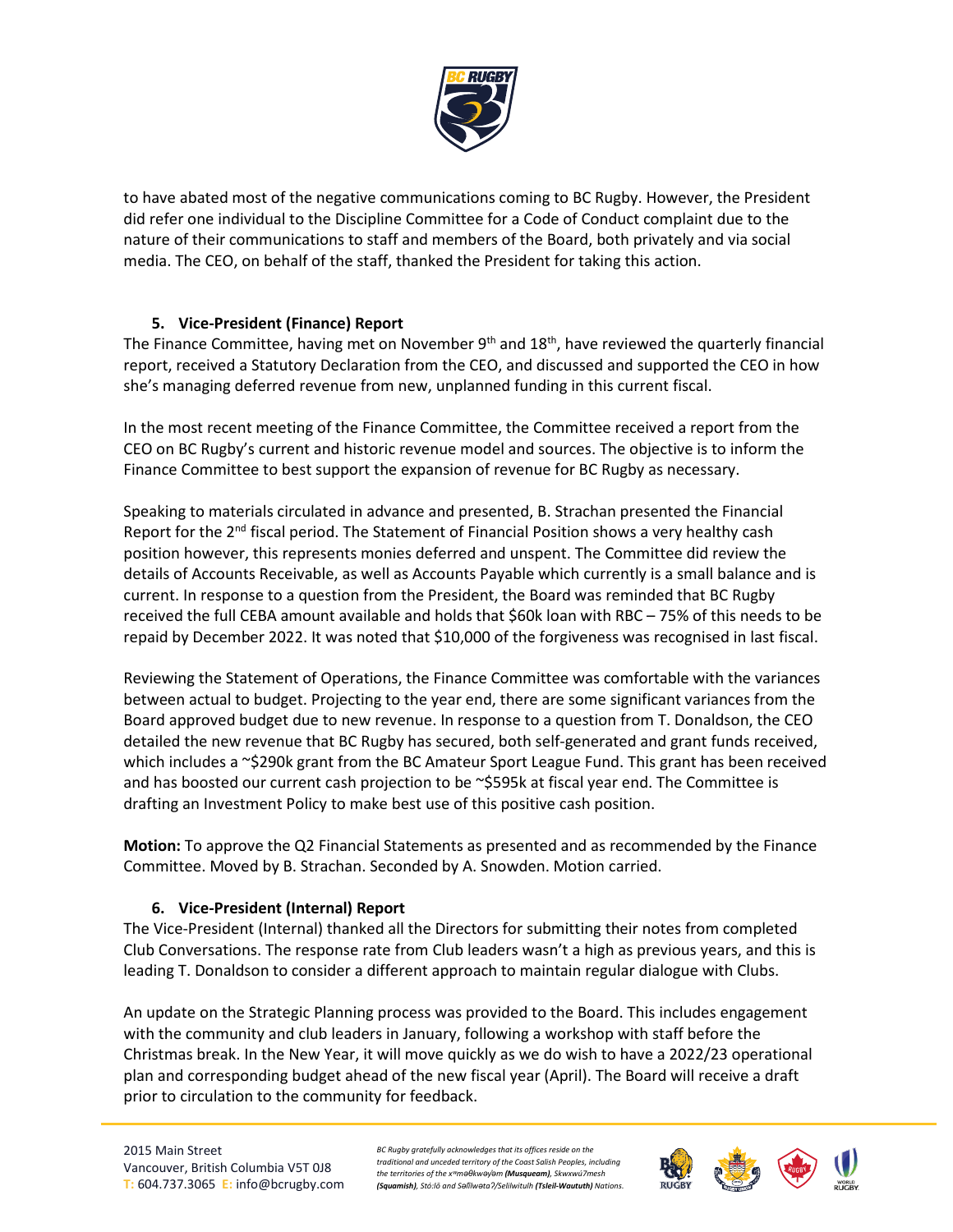

The Vice-President spoke to the Board Nomination process that will be overseen by the Governance Committee. This will be the priority for the VP (Internal) and the Committee, aiming to fill vacancies to complete a 9-person Board.

In a general discussion in the recruitment process, B. Strachan and A. Snowden shared agencies available that can serve as a vetted recruitment resources. While a public call-out was generally agreed to be not in service, the membership will certainly be notified and encouraged to make nominations in line with our Bylaws.

ACTION: The Directors are asked to complete an updated skills matrix when circulated by T. Donaldson.

# **7. Safe Sport Committee Report**

The Chair of the Committee, A. Snowden, spoke to the outcome of the meetings of the Committee, taking place in October. The initial meeting of the Committee was charged to discuss and approve the best way to meet viaSport funding requirements. Our thanks to the Board for approving that change via consent resolution.

Since then, the Committee has discussed more detailed changes that aims to align with Rugby Canada's Safe Sport suite while accommodating the provincial requirements. The Chair is confident that the Committee members are genuinely and expertly approaching this task to make rugby as physically safe as possible and as inclusive and welcoming as possible.

Speaking to draft materials circulated, the CEO drew the Board's attention to a number of key tracked changes that the Committee are working on. This includes the Application and Authority sections, which would make this document have greater reach, but will also need to consider Rugby Canada's reciprocal policy that is aimed at ensuring strong communication and disciplinary enforcement at all levels of rugby.

ACTION: Tracked changes in Code of Conduct to refer to source of change (i.e. alignment with Rugby Canada, BC UCC, UCCMS or internal improvement) and be clear in use of "adopted" and "adapted".

ACTION: Safe Sport Committee to review adoption of UCC language of "all personal goals" and considering reasonable limits to protect values of Rugby and/or the common good.

A. Snowden brought the Board's attention to recent interview published that highlighted the Rogues/Meralomas.

**ACTION:** Reciprocal Policy work to be referred to the Governance Committee.

In 2022, J. Tait will join the Committee, as the key staff member responsible for implementing this Policy and the CEO will aim to step away once the Code of Conduct has been updated and approved by the Board.

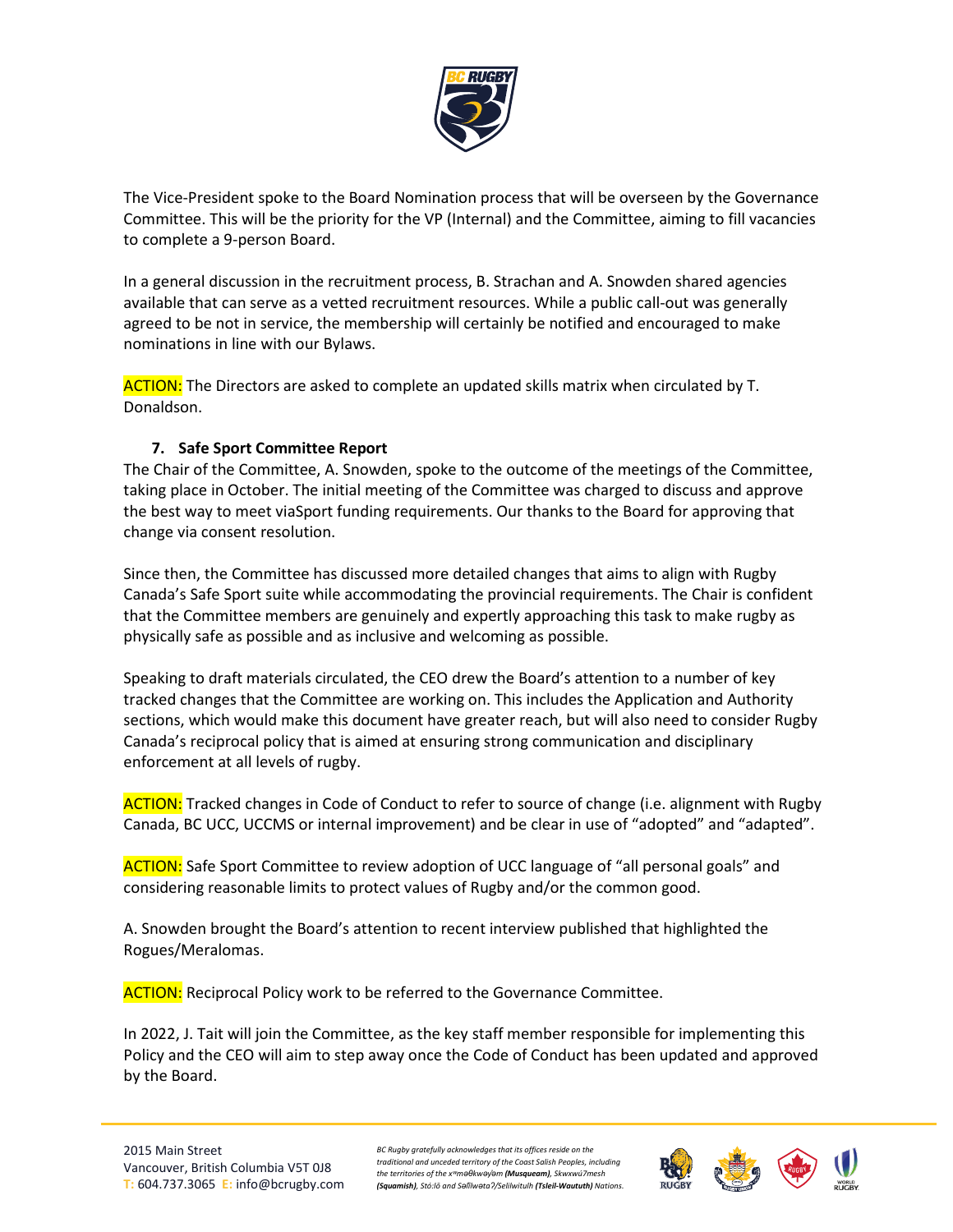

# **8. CEO Report**

## GROW

Monash University and UBC research is now in full planning mode for spring delivery. We have been able to increase the number of Clubs who will be handpicked to be involved from 6 to 8 Clubs. The CEO provided the Board an overview of the intervention that will be delivered to those Clubs, with preliminary results to be available for presentation at the AGM.

Partnership working with HSBC Canada Sevens is underway, including the 50/50 which is presented by Grosvenor. At their request, we will partner with Ronald McDonald House (BC) again who were great partners in 2020. License application has been made and report submitted from September event. S. Crawford is working with the Stakeholder Committee on planning the luncheon, which we're hoping can be one day later than usual (Thursday prior) but liaising with National Men's 7s Team on their availability before confirming.

Funding opportunities will be advertised shortly to Clubs. Funds have been secured from Sport BC and Rugby Canada, respectively funding programs towards girls and youth programs that will focus on Level 1 coaching certifications.

Age-Grade Finals are forthcoming, made the decision to keep these regional for 2021.

## DEVELOP

Elite 7s programs are in planning mode for recruitment in January through open ID sessions, with regular training/camps taking place throughout the spring. Girls program will be building towards Canada Summer Games, following timeline of Team BC.

Representative season for 2022 is very busy. Dates/locations are set as follows:

- July 1-3: PRCs at UBC, Vancouver
- July 21-24: BC Summer Games, Prince George
- July 28-31: Western Canada Rugby Championships (U18-U16), Kelowna
- August 6-21: Canada Summer Games, Niagara ON

Likely to also include Senior Women and U19 Men's Bears Teams in action. Believe there's momentum for U19 Men's Canadian Rugby Championships to take place in Ontario sometime late July/early August.

An offer has been made for the recently advertised Coach Education Manager position. This will be shared publicly once agreed to.

Regarding Club Rugby, J. Tait is looped with key individuals that were involved in the 'Coastal Cup' this fall. Defining successes for our top leagues and representative sides will be a focus for J. Tait – must be about making players better that are within an age group that can impact national teams in short to medium term. Will be revisiting plans to rejig leagues that were put on pause due to pandemic, which includes the McKechnie Cup running early in the Fall, leading into a winter Senior Men's Bears program.